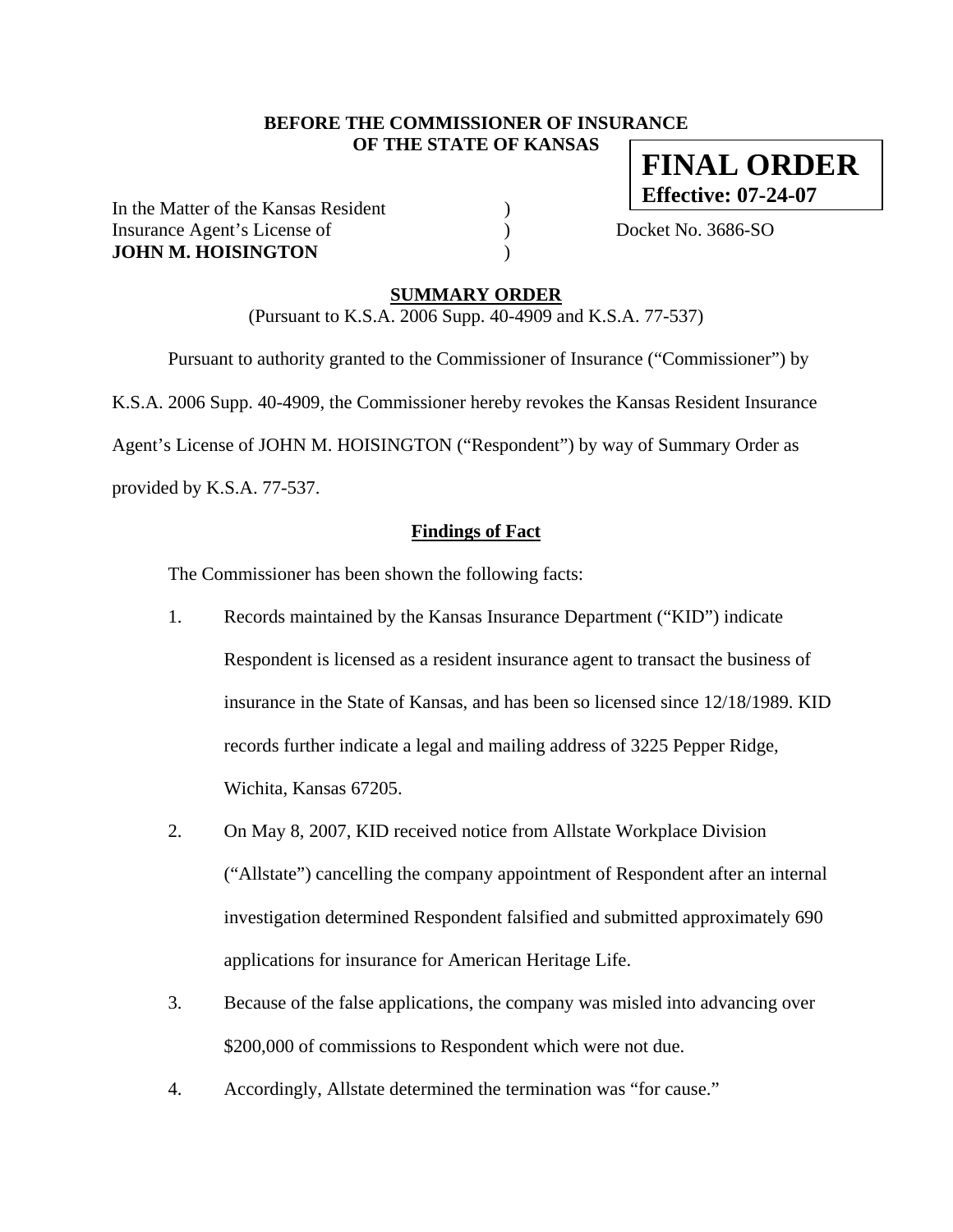- 5. On May 16, 2007, KID Producers Division Director, LeRoy Brungardt, wrote Respondent requesting a response to the termination and including an explanation for Respondent's actions involved in the situation.
- 6. Respondent's representative, D.K. Hayes ("Hayes") wrote KID stating

Respondent was not in a position to answer the allegations made against him by

Allstate. The letter stated Respondent "knew his license would be terminated".

# **Applicable Law**

K.S.A. 2006 Supp. 40-4909 states, in pertinent part:

- (a) The commissioner may deny, suspend, revoke or refuse renewal of any license issued under this act if the commissioner finds that the applicant or license holder has:
	- (2) Violated:
		- (A) Any provision of chapter 40 of the Kansas Statutes Annotated, and amendments thereto, or any rule or regulation promulgated thereunder.
	- (8) Used any fraudulent, coercive, or dishonest practice, or demonstrated any incompetence or untrustworthiness or financial irresponsibility in the conduct of business in this state or elsewhere.
	- (10) Forged another person's name to an application for insurance or to any document related to an insurance transaction.
- (b) In addition, the commissioner may suspend, revoke or refuse renewal of any license issued under this act if the commissioner finds that the interests of the insurer or the insurable interests of the public are not properly served under such license.

# **Conclusions of Law**

7. The Commissioner has jurisdiction over Respondent as well as the subject matter of this proceeding, and such proceeding is held in the public interest.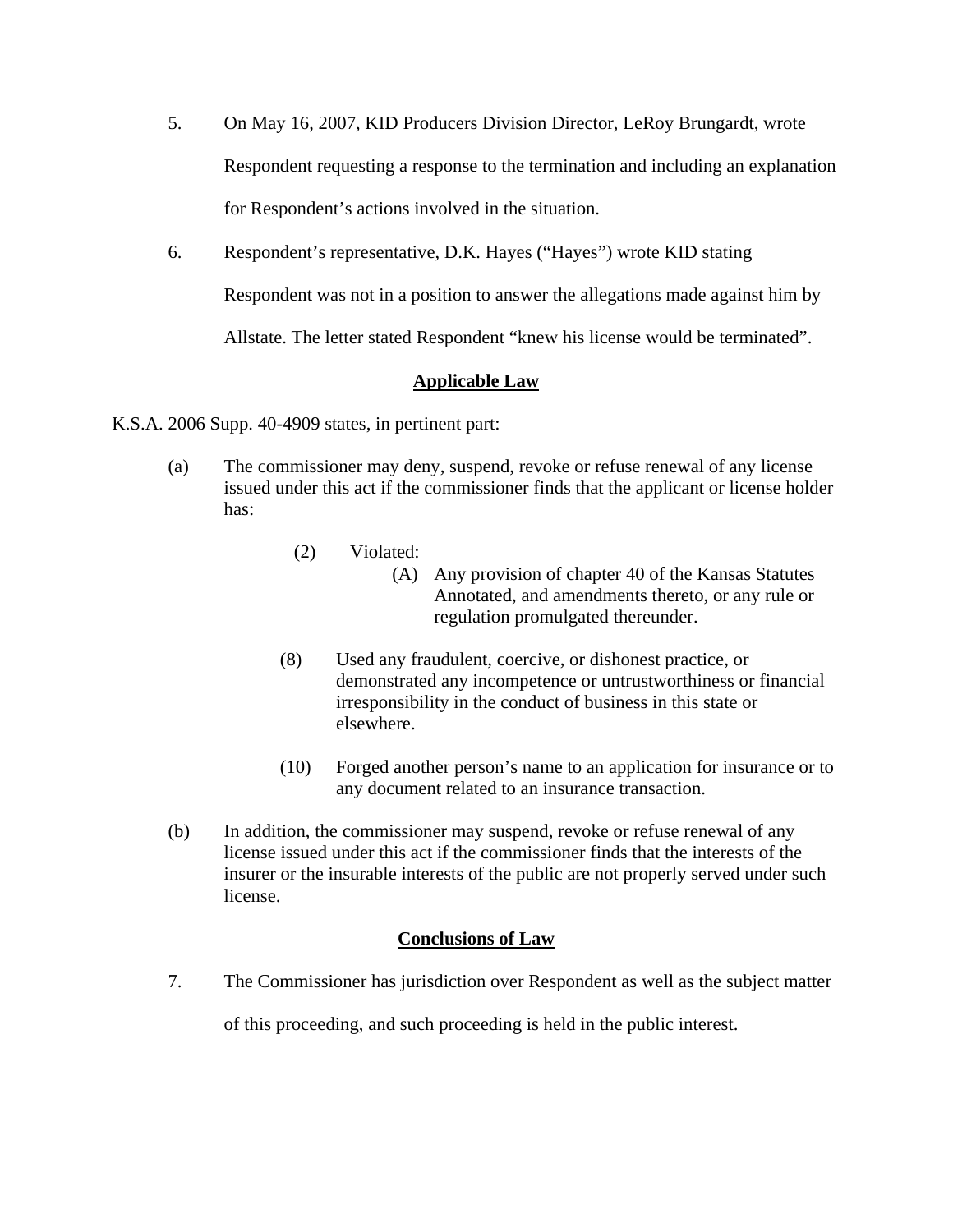- 8. The Commissioner concludes Respondent has violated K.S.A. 2006 Supp. 40- 4909(a)(8) by using fraudulent practices, demonstrating untrustworthiness, and financial irresponsibility in the conduct of business in this state by forging signatures for approximately 690 applicants for insurance with American Heritage Life.
- 9. The Commissioner concludes Respondent has violated K.S.A. 2006 Supp. 40- 4909(a)(10) by forging signatures for applicants for insurance with American Heritage Life.
- 10. The Commissioner concludes the insurable interests of the public are not properly served under such license pursuant to K.S.A. 2006 Supp. 40-4909(b).
- 11. Accordingly, the Commissioner concludes that sufficient grounds exist for the revocation of the Kansas resident insurance agent's license of JOHN M. HOISINGTON pursuant to K.S.A. 2006 Supp. 40-4909(a).
- 12. In addition, the Commissioner concludes the Kansas resident insurance agent's license of JOHN M. HOISINGTON should be revoked without delay for the protection of the insurable interests of the public pursuant to K.S.A. 2006 Supp. 40-4909(b).
- 13. Based on the facts and circumstances set forth herein, it appears the use of summary proceedings in this matter are appropriate, in accordance with the provisions set forth in K.S.A. 77-537(a), in that the use of summary proceedings does not violate any provision of the law and the protection of the public interest does not require KID to give notice and opportunity to participate to persons other than JOHN M. HOISINGTON.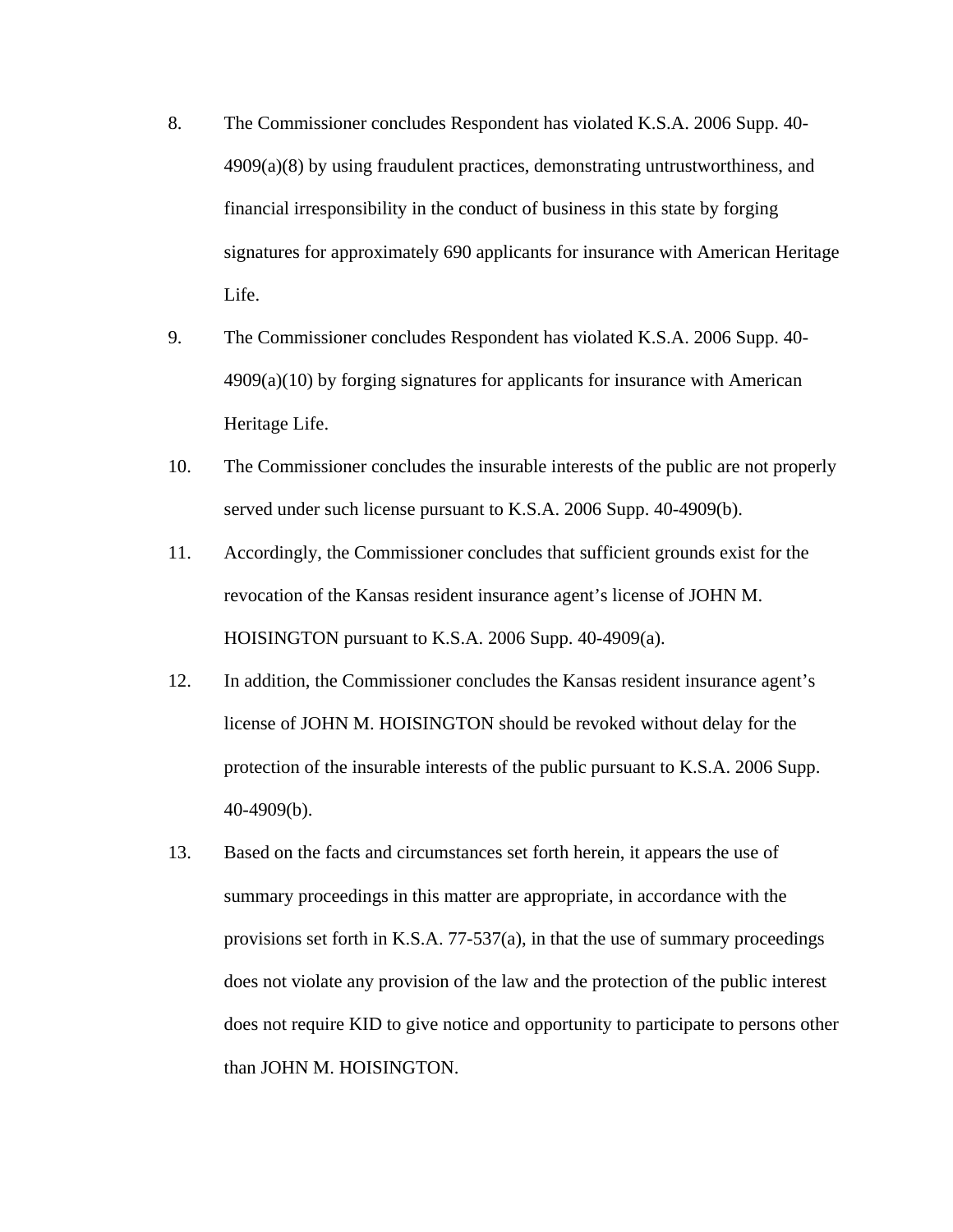### **IT IS THEREFORE ORDERED BY THE COMMISSIONER OF INSURANCE THAT** the

Kansas Resident Insurance Agent's License of JOHN M. HOISINGTON is hereby **REVOKED**, effective the effective date of this Order.

**IT IS FURTHER ORDERED** that the Respondent JOHN M. HOISINGTON shall **CEASE** and **DESIST** from the sale, solicitation or negotiation of insurance and/or receiving compensation deriving from the sale, solicitation or negotiation of insurance after the effective date of this Order.

### **NOTICE OF RIGHTS**

JOHN M. HOISINGTON ("Respondent") is entitled to a hearing pursuant to K.S.A. 77-537, the Kansas Administrative Procedure Act. If Respondent desires a hearing, he must file a written request for a hearing with:

 John W. Campbell, General Counsel Kansas Insurance Department 420 S.W.  $9<sup>th</sup>$  Street Topeka, Kansas 66612

This request must be filed within fifteen (15) days from the date of service of this Order. If Respondent requests a hearing, the Kansas Insurance Department will notify you of the time and place of the hearing and information on the procedures, right of representation, and other rights of parties relating to the conduct of the hearing, before commencement of the same. If a hearing is not requested in the time and manner stated above, this Order shall become effective as a Final Order upon the expiration of time for requesting a hearing, pursuant to K.S.A. 77-613. In the event Respondent files a petition for judicial review, pursuant to K.S.A. 77-613(e), the agency officer to be served on behalf of the Kansas Insurance Department is:

 John W. Campbell, General Counsel Kansas Insurance Department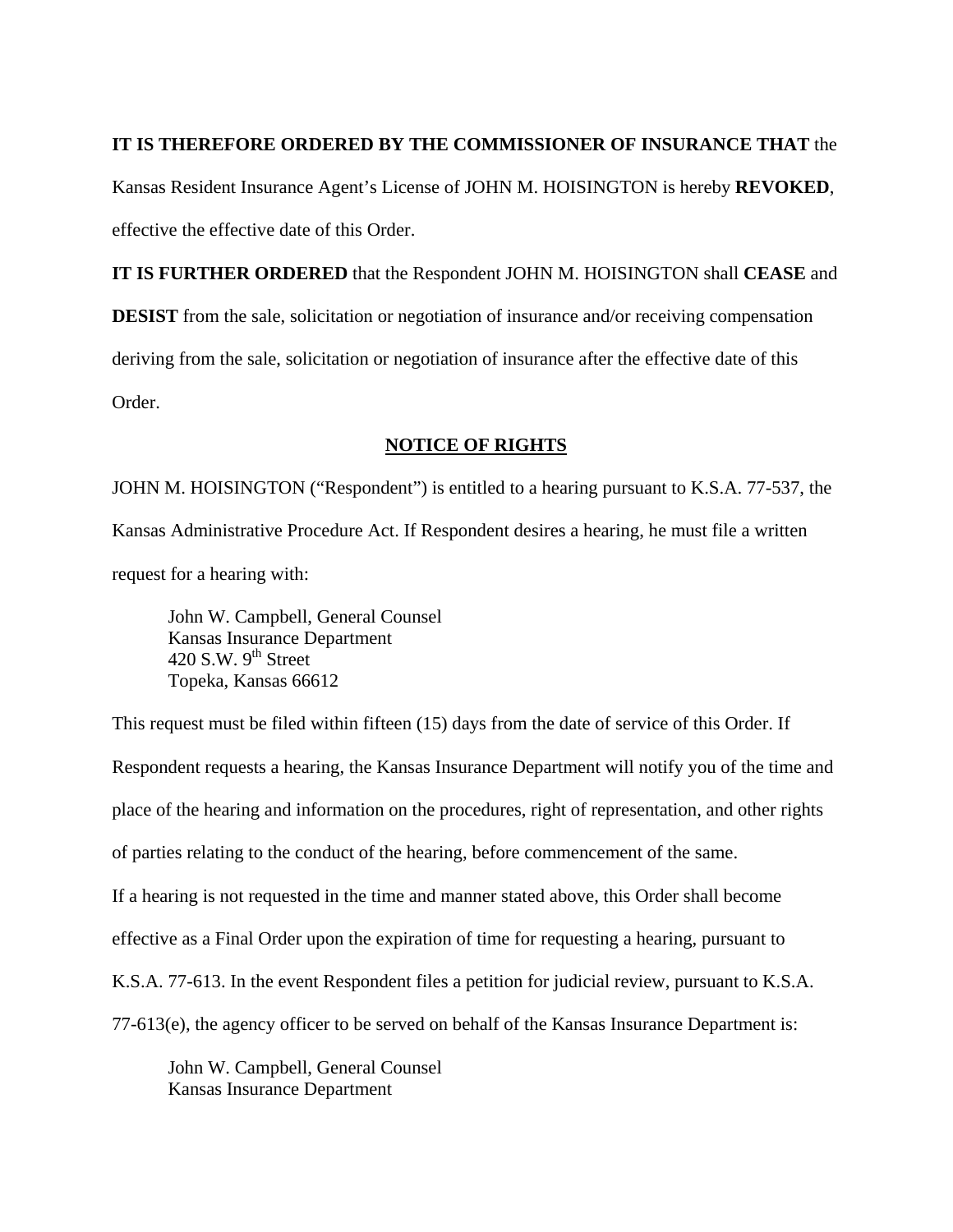420 S.W.  $9<sup>th</sup>$  Street Topeka, Kansas 66612

# **IT IS SO ORDERED THIS \_\_5th\_\_ DAY OF JULY, 2007, IN THE CITY OF TOPEKA, COUNTY OF SHAWNEE, STATE OF KANSAS.**



\_/s/ Sandy Praeger\_\_\_\_\_\_\_\_\_\_\_\_\_\_\_\_\_\_\_\_\_ Sandy Praeger Commissioner of Insurance

By:

 $\angle$ s/ John W. Campbell $\angle$ John W. Campbell General Counsel